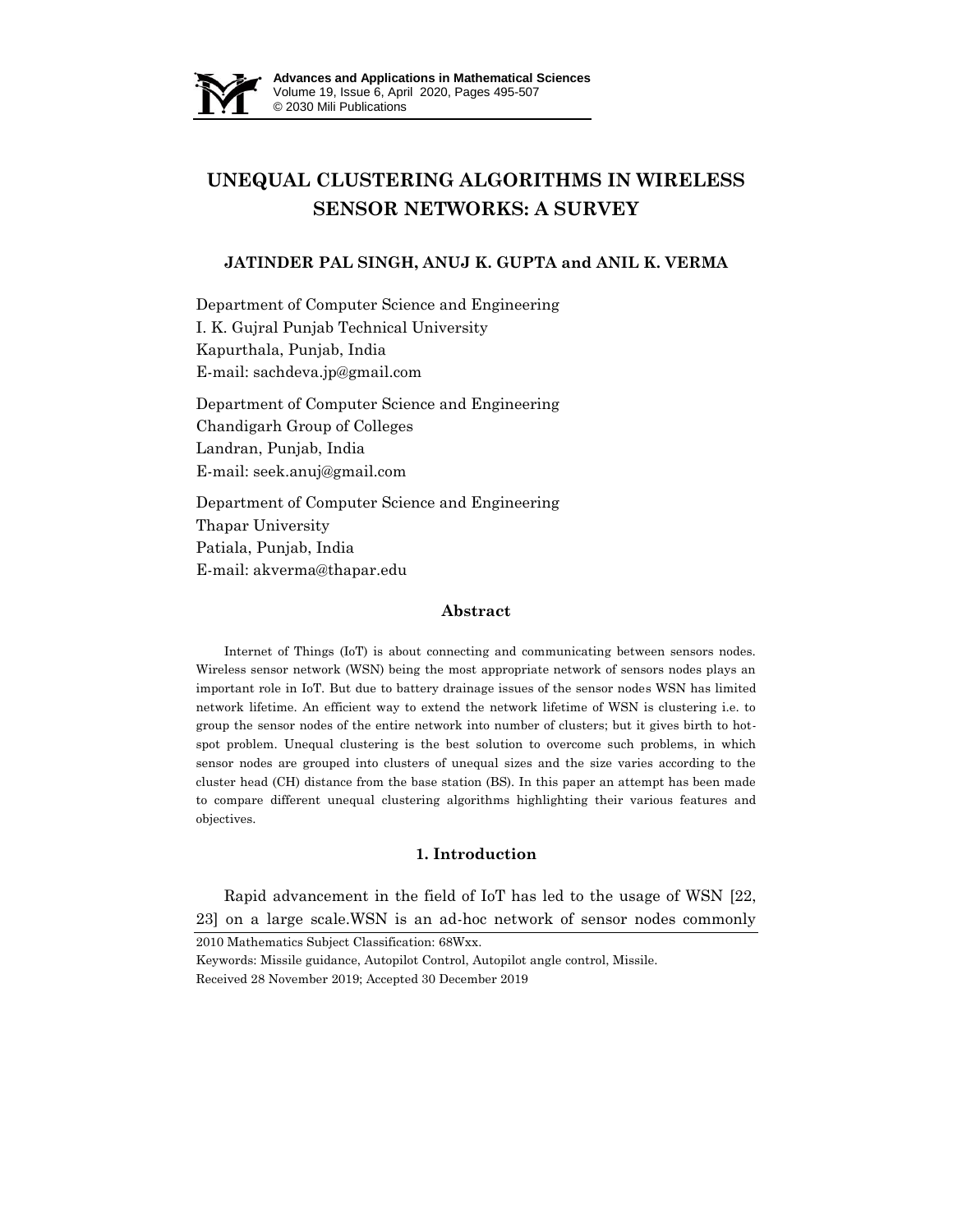used in real time monitoring and tracking applications such as battlefield monitoring, environment, healthcare, disaster management and security surveillance. Sensor Nodes (SN) capture physical parameters such as temperature, pressure, humidity, vibration, infrared, PH etc and convert these parameters into digital form which is then forwarded to the end user application with the help of BS. A typical WSN scenario is shown in figure 1 below:



**Figure 1.** A typical WSN Scenario.

SN has resources in limited capacity like small battery size which drains out quickly while sensing and forwarding data. When deployed in remote areas, sensors needs to operate autonomously so replacement or recharging the battery [2] is not sometimes feasible. Therefore, astringent strategy is required to preserve the energy of the SN and to prolong the network lifetime of WSN. Innumerable techniques were proposed in literature by many investigators to conquer the problem of energy depletion of SN's, but one of the most extensively used techniques is clustering.

Clustering segregates the whole network into small networks called clusters; each clusterchooses a node called as CH [3] via an election and selection process. Only this authoritative CH [3] is responsible to send the data collected by the sensors to the BS via single hop or multi-hop communication [1]. During the election and selection of a SN as CH various parameters like: distance from BS, remaining energy, node degree and node density are taken into consideration.Also, there are two ways to communicate inside a clustered WSN: Intra-Cluster Communication and Inter-Cluster Communication. When one CH communicates within its own cluster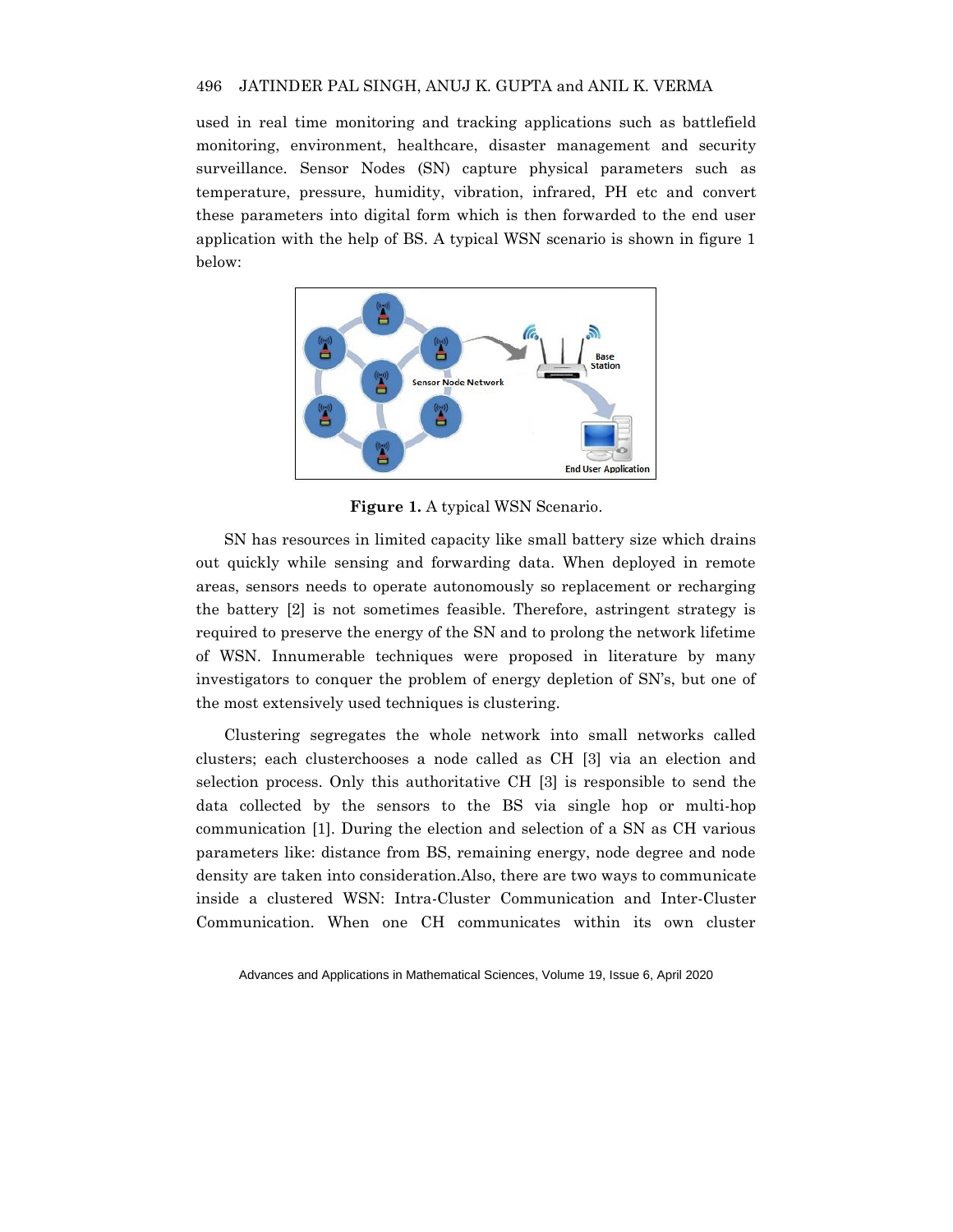members then it is called as Intra-Cluster communication and when a CH of one cluster communicates with the CH's of other clusters then it is called as Inter-Cluster communication. Thus with the help of clustering, a SN communicates only with its CH in order to maintain its remaining energy and not to dissipate its energy by directly transmitting data to theBS. Besides many advantages like: reduced overhead, less delay, energy consumption and bandwidth utilizationclustering also leads to hot-spot problem. In a hot-spot problem, CH's located near to the BS are overloaded with two types of data: CH's own data in the form of intra-cluster data and relay [8] data in the form inter-cluster data received from other CH's. Because of this overloaded data CH's placed near to the BS will drain out their battery quickly and will disrupt the overall network operations of theWSN [24]. Many researchers have proposed different techniques to overcome hot-spot problem, but one of the most widely used technique is unequal clustering [4]. In unequal clustering, cluster size of a cluster is directly proportional to its distance from the BS.A general architecture of unequal clustering is shown in figure 2.



**Figure 2.** Unequal clustering architecture in WSN.

As shown in figure, when the distance of the cluster from BS increases, the size of the cluster also keeps on increasing (size of red cluster is the least and size of yellow cluster is the largest). Red cluster has the modest number of SN's because of its close proximity to the BS. So red cluster will spend less energy on intra-cluster traffic and it can contribute more energy on intercluster traffic. Equivalently, yellow cluster spends more energy in intra-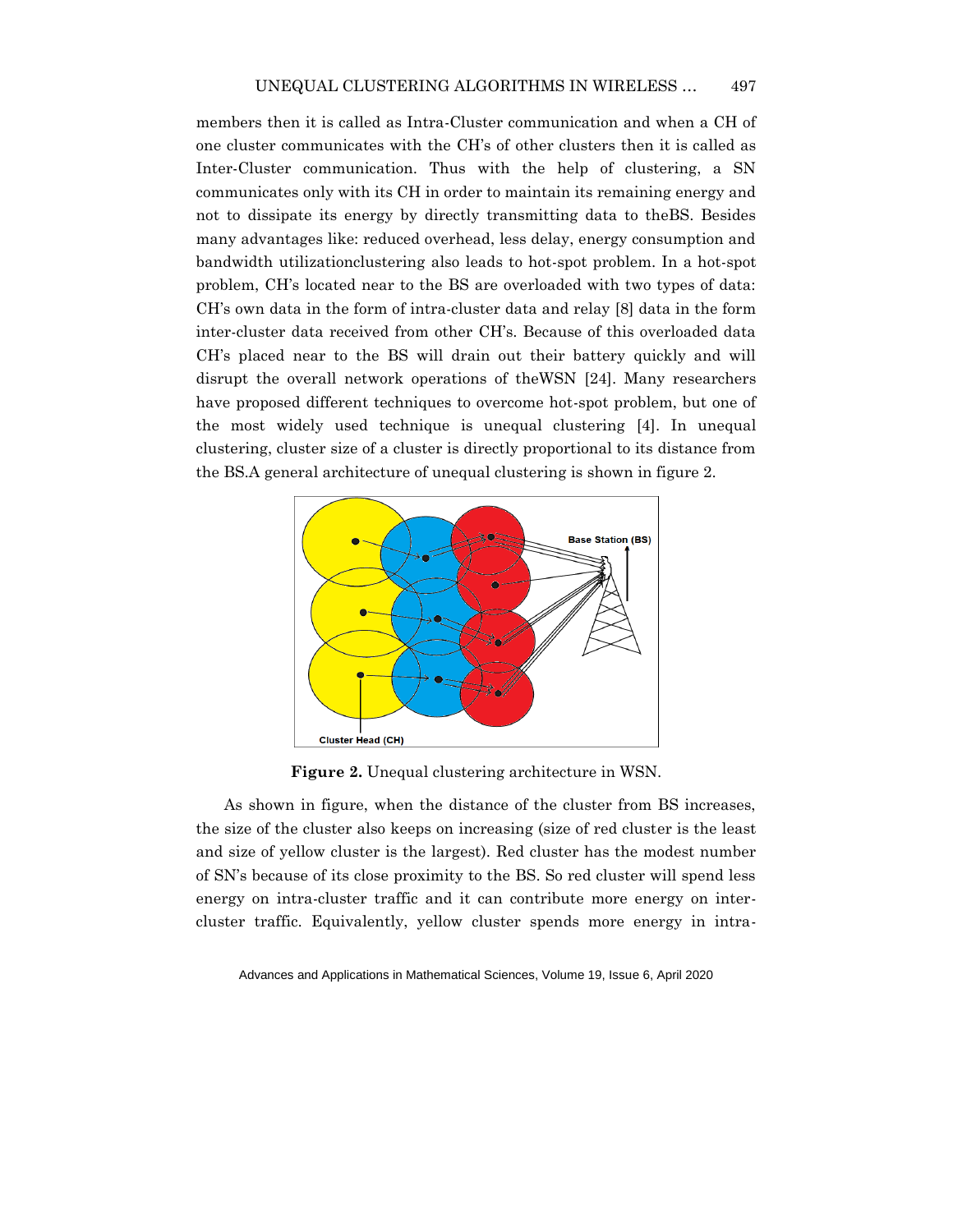cluster traffic and less energy on inter-cluster traffic. In this way, unequal clustering brings load balancing [4] in the network by equalizing the energy requirement of CH's near BS and CH's distant from the BS. So in order to prohibit the network from hot-spot problem, unequal clustering techniques can be used to balance the energy consumption between the CH's.

In the last 10 years many researchers have surveyed on equal clustering algorithms and very few researchers [5,6] have focused on surveyingunequal clustering algorithms, this motivated us to do survey on unequal clustering algorithms. The rest of this paper is organized as follows. Unequal clustering objectives are discussed in the section 2. Deterministic algorithms and Probabilistic algorithms based on unequal clustering architecture are discussed in Section 3. Deterministic algorithms and Probabilistic algorithms are compared on the basis various parameters in Section 4 and the whole survey paper is concluded in Section 5.

## **2. Unequal Clustering Objectives**

The unequal clustering objectives are more or less similar to equal clustering. However, most common objectives are energy preservation and getting rid of hot-spot problem. The rest of the objectives of unequal clustering algorithms are discussed in this section.

### **2.1. Scalability**

The design of routing algorithm based on unequal clustering should ensure that the network has the intelligence to deal with large number of sensors in real time application scenarios.

## **2.2. Fault-Tolerant**

The design and architecture of routing algorithm based on unequal clustering should ensure that it has the capability to deal with faulty nodes at any point of time in the network (faults can occur due to malfunction, dead battery or physical damage).

## **2.3. Data Aggregation/ Fusion**

In WSN, a lot of similar data is usually sensed by different sensors placed in a physicalenvironment. This similar data is forwarded to the BS site,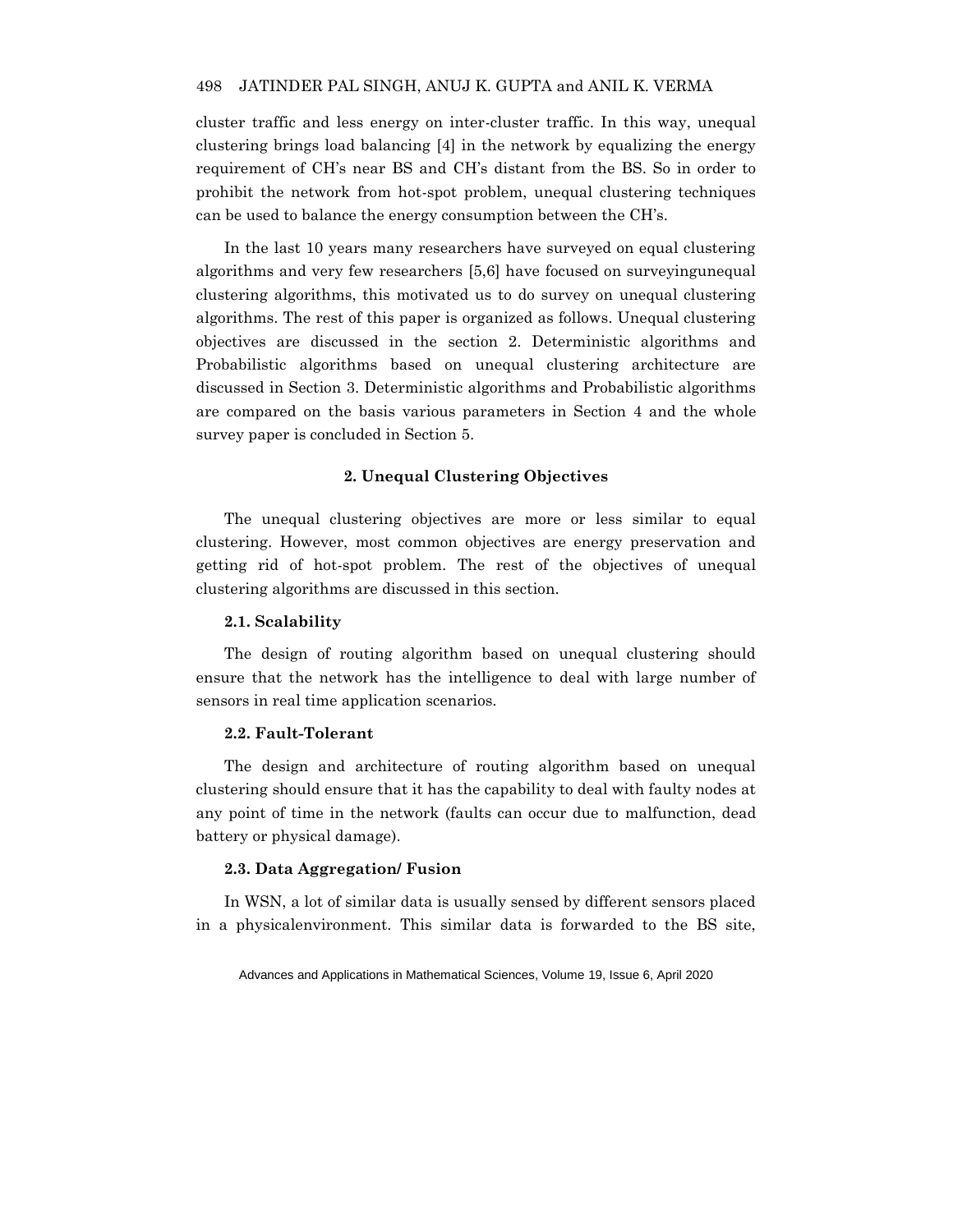leading to a dump ofredundant data at the BS. Routing algorithm should ensure that it has the competence to deal with such redundant data. Data aggregation is a useful technique to shun off redundant data.

## **2.4. Load Balancing**

To prolong the network lifetime, load balancing [9] is required between the CH's placed closer to the BS and CH's farther from the CH. In multi-hop network scenario, to ensure stable network operations and to overcome hotspot problem, systematic load distribution is required. Unequal clustering guarantees consistent load distribution between the CH's so that all the CH's exhaust same amount of energy and energy efficient network can be achieved.

## **2.5. Stabilized Network Topology**

Only CH has the authorization to make topological changes in the WSN network because only CH has a routing table which keeps a record of node-id, location information and remaining energy information for its cluster members. In a heterogeneous WSN, whenever a SN battery is exhausted or SN changes its position then this information needs to be instantly communicated to the BS by the CH. Clustering algorithm should ensure to restart the clustering once again to stabilize the network topology.

### **2.6. Increased Lifetime**

In real-time applications where sensed data is very sensitive and critical, maximizing the network lifetime of battery constrained sensors [7] is very important. CH's needs to be rotated between the cluster members on the basis of some selected parameters and cluster maintenance techniques needs to be applied to prolong the network lifetime.

## **3. Unequal Clustering Algorithms**

Unequal clustering is an adequate way to evenly distribute the load between CH's and to wipe out the hot-spot problem. In this section an elaborative discussion on unequal clustering based routing algorithms is presented. On the basis of CH selection and computation of cluster range, the algorithms are classified into two categories: Probabilistic and Deterministic Algorithms.

Advances and Applications in Mathematical Sciences, Volume 19, Issue 6, April 2020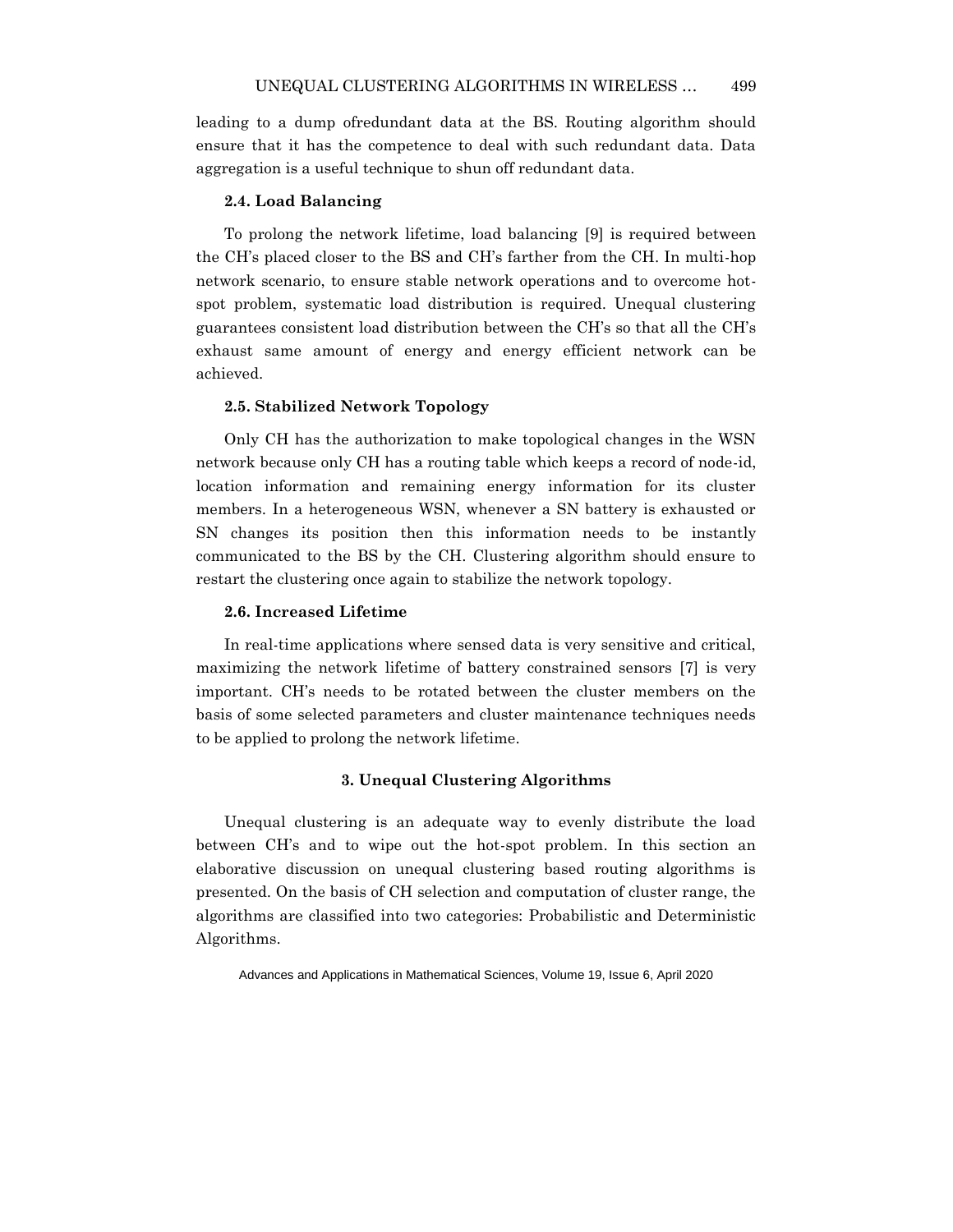

**Figure 3.** Classification of unequal clustering algorithms.

### **3.1. Probabilistic Algorithms**

Probability based clustering algorithms are simple and energy efficient techniques with low time and message complexity. CH's are selected randomly in such algorithms and they have nearly optimal overhead. At the same time these algorithms can be integrated with parameters like residual energy, node connectivity, node location etc. to form the clusters. Some of the probabilistic algorithms are discussed below:

## **3.1.1. Energy Efficient Unequal Clustering (EEUC)**

EEUC is a type of probabilistic algorithm which is widely used in data capturing applications [10]. In this type of algorithm, CH selection is firstly done locally and then by comparing residual energy of the shortlisted CH candidates. Multi-hop routing between unequal size clusters is used to send data to the end user application through the BS. As the cluster size varies according to its distance from the BS, this algorithm slashes the energy on intra-cluster traffic and saves energy for inter-cluster relay traffic. For a multi-hop data transmission, a far away CH selects a relay node in the network on the basis of two parameters: residual energy and its distance from BS.

## **3.1.2. Unequal Cluster based Routing (UCR)**

UCR [11] partitions the network into unequal size clusters and it uses EEUC [10] for clustering process and EARP protocol for multi-hop routing process [25]. Unequal sized clusters are formed with the help of BS, who broadcasts a beacon signal to all the SN's in the network to know about its distance from each SN based on the RSSI(Received signal strength indicator). Tentative CH's are chosen randomly from the WSN network and according to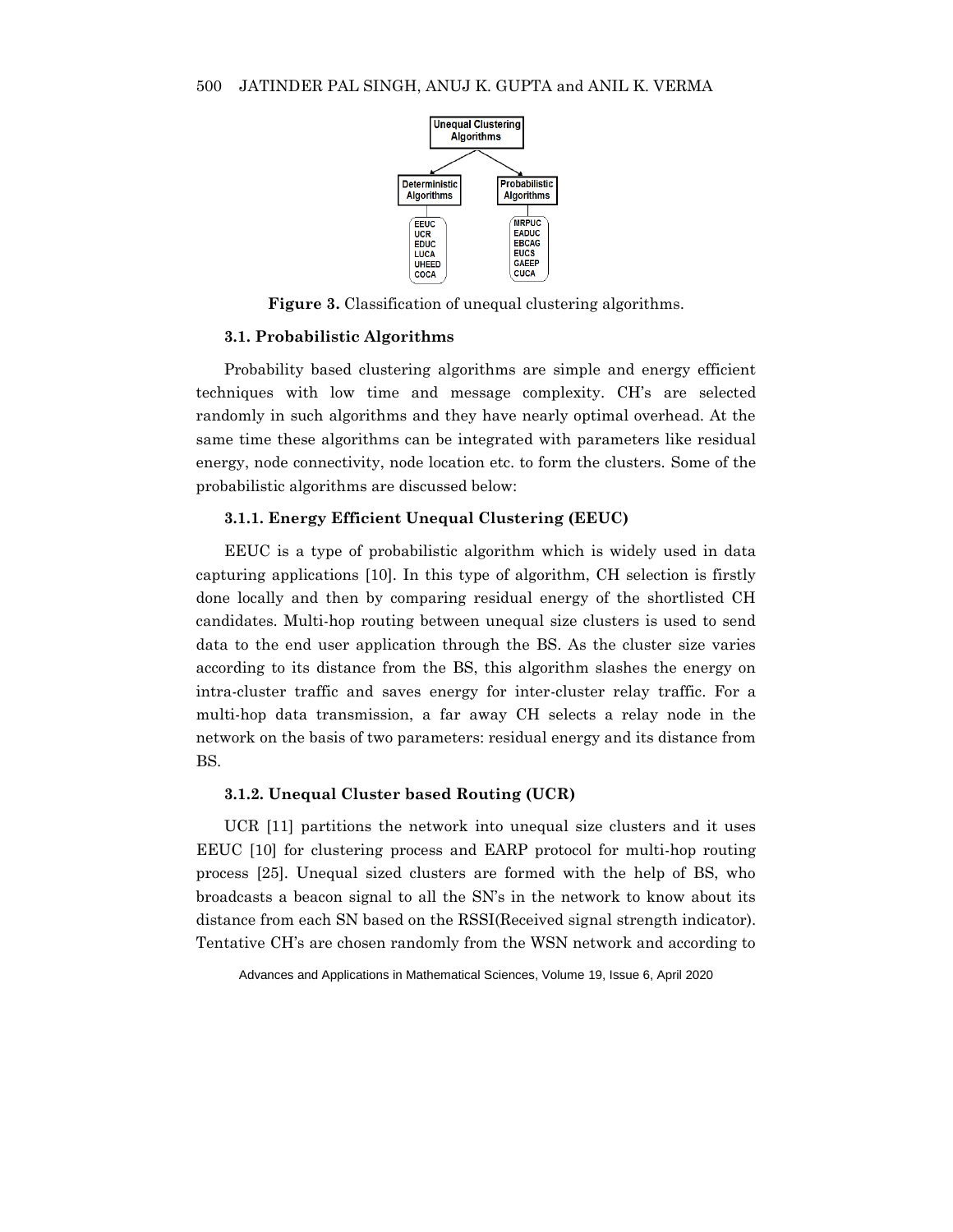their signal strength unequal sized clusters are created in the WSN. To make a SN as its cluster member a CH broadcasts an advertisement message in the network and SN joinsa particular CH by comparing the RSSI of different CH's advertisements. Relay nodes for multi-hop inter-cluster routing are chosen based on the ratio of residual energy vsenergy cost.

## **3.1.3. Energy Driven Unequal Clustering (EDUC)**

EDUC is a distributed algorithmwhich uses unequal clustering to avoid hot-spot problem in heterogeneous WSN[12]. This algorithm only takes into account single-hop communication and selects CH on rotational basis. It has two phases: cluster construction phase and data collection phase.Cluster construction phase has further two sub-phases namely: CH competition and cluster formation phase. In CH competition phase, CH's are competed against each other on the basis of some pre-selected parameters and during cluster formation phase, clusters are created in the WSN Network. Only once all nodes in the WSN can serve as a CH and a TDMA schedule is defined by the CH to avoid collision with intra-cluster traffic. This assumption of single-hop communication is not possible in many real time applications.

## **3.1.4. Location Based Unequal Clustering Algorithm (LUCA)**

LUCA, is a distributed algorithm based on probability uses unequal clustering architecture to prevent hot-spotproblem[13]. Each SN has to maintaina timer clock with some random value in the initialization stage. If a SN, receives any CH advertisement message within this random timer then it associate itself with the cluster of the advertising CH otherwise it starts promoting itself as a CH and advertises as CH to its surrounding SN's. With the help of location information (via GPS)from the BS, LUCA organizes unequal clusters. Since all the nodes in LUCA require location information, it leads to overhead and makes it unsuitable forreal time applications.

## **3.1.5. Unequal Hierarchal Energy Efficient Distributed Clustering (UHEED)**

UHEED is a distributed approach which maximizes the network lifetime [14] and it is also an improved version of HEED. This algorithm finds optimal cluster size using distance information of CH's from the BS. This distance also further helps to create unequal size clusters: small clusters are created

Advances and Applications in Mathematical Sciences, Volume 19, Issue 6, April 2020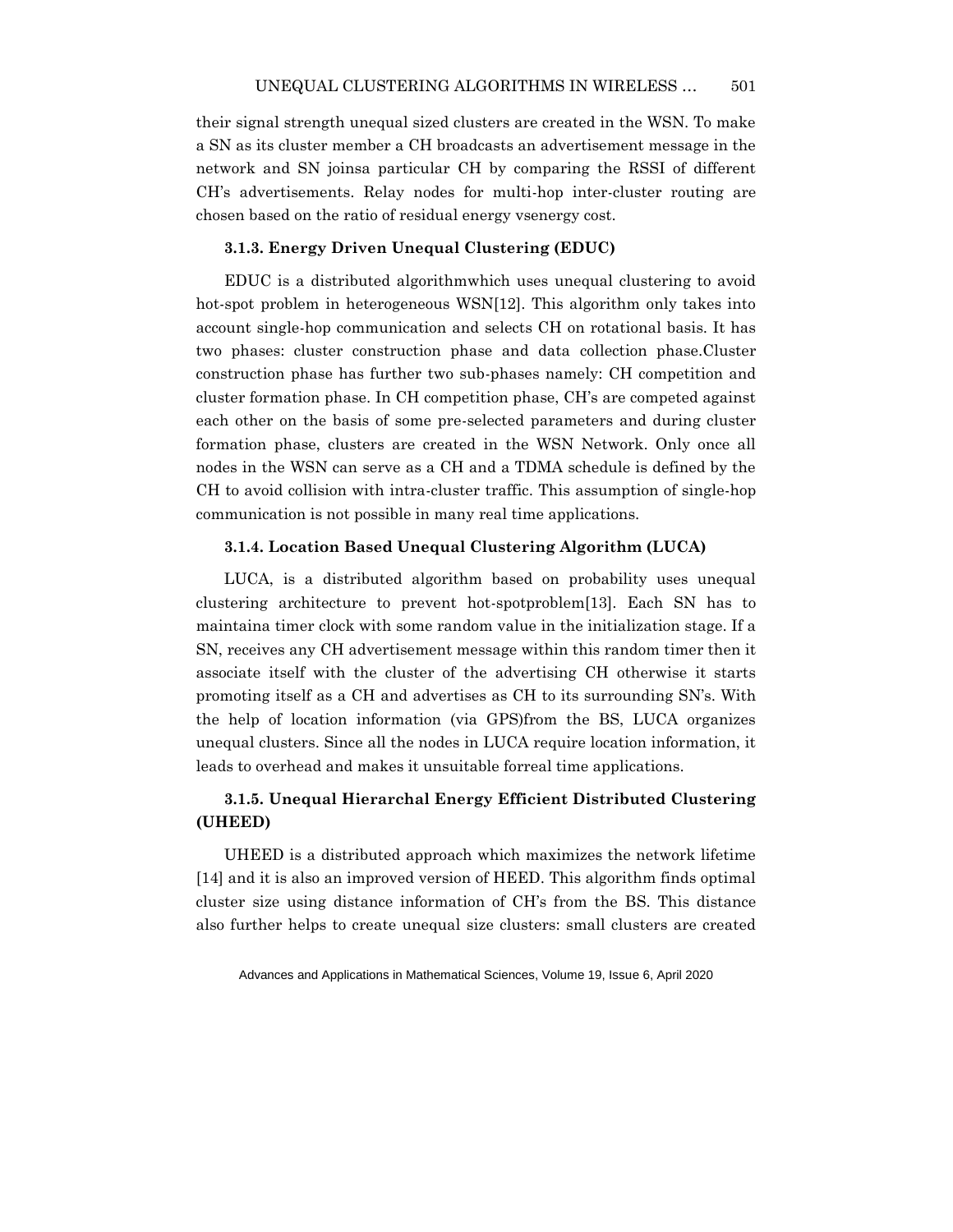near to BS and large clusters are created farther from the BS. To create small size cluster it uses a competition radius formula. This architecture increases the network lifetime by decreasing the energy consumption requirement of the Intra-cluster traffic and saving more energy for inter-cluster relay traffic.

## **3.1.6. Constructing Optimal Clustering Architecture (COCA)**

COCA [15] is a systematic technique with minimum energy consumption and maximum lifetime. This technique is always used in homogeneous WSN where all SN has equal energy and it explores the logical difficulties of unequal clustering methods. COCA develops optimal clustering architectureand routing to equalize the energy consumption of the WSN network. All the nodes in the network are competed against each other on the basis of residual energy. Node with the maximum residual energy is declared as a CH, which further selects a CH in the neighbor cluster as routing candidates.

## **3.2. Deterministic Algorithms**

In deterministic algorithms, CH selection is done through standard metrics such as residual energy, node location, node density and distance from BS. This information is usually obtained by exchanging messages between the neighbors. Cluster formation takes places in a more authoritative manner that's why these algorithms are called deterministic algorithms. Heuristic based clustering algorithms are also categorized under deterministic unequal clustering algorithms. Many heuristic techniques generally used in WSN are Ant Colony Optimization, Genetic Algorithm, Particle swarm optimization and Artificial Bee Colony Optimization. Some of the deterministic algorithms are discussed below:

## **3.2.1. Multi-hop Routing Protocol with Unequal Clustering (MRPUC)**

MRPUC [16] is a distributed approach which aims to overcome the hotspot problem by equalizing the utilization of energy between all nodes of the network. In MRPUC, CH's are selected on the basis of residual energy and a SN joins that CH which has the minimum distance from BS and maximum residual energy. For productively transferring data to BS, a network backbone in the form a tree is constructed (for inter-cluster routing) using

Advances and Applications in Mathematical Sciences, Volume 19, Issue 6, April 2020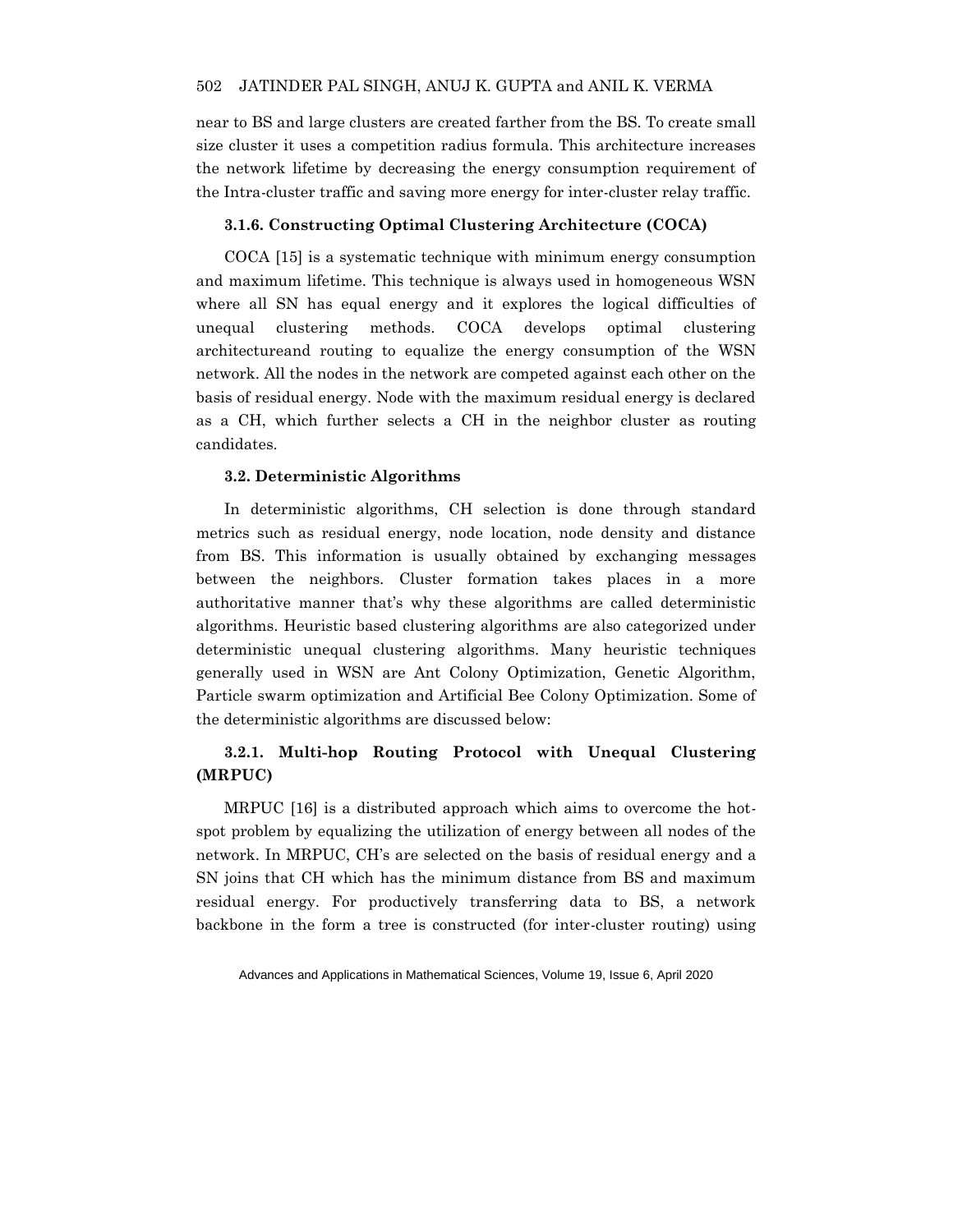relay nodes, which are selected on the basis of nominal energy consumption for relaying data.

## **3.2.2. Energy-Aware Distributed Unequal Clustering Protocol (EADUC)**

EADUC is a multi-hop routing algorithm for heterogeneous WSN, which has low time and message complexity. It aims to provide un-interrupted coverage and uniform load distribution throughout the network[17].In EADUC, CH's are selected on the basis of aratio computed for SN residual energy against residual energy of the remaining nodes. Cluster radius is determined in this algorithm using residual energy and distance from BS which helps in making this network free from isolated points. Data needs to be transferred directly or through relay nodes is decided on the basis of a threshold distance, if the CH's distance from the BS is within the limits of this threshold then the CH sends the data directly otherwise it uses relay nodes.

## **3.2.3. Energy Balancing Unequal Clustering Approach for Gradient based routing (EBCAG).**

EBCAG is a distributed clustering approach which mitigates the hot-spot problemby balancing the energy consumption of all CH's[18]. Optimal value of the cluster radius is decided on the basis of gradient value calculated for each SN. This gradient value in actual is the minimum number of hop counts. Now CH's are randomly selected with a probability T to make a set of CH's called as Tentative CH's. Final CH's out of this set is selected on the basis of residual energy. Further to complete the unequal cluster formation process the gradient value of the final CH's is used to find the cluster radius. In the data transmission phase, the sinking gradients of CH are used to forward data to the BS. In this way, EBCAG algorithm helps in balancing the energy requirement among CH's and prolongs network lifetime significantly.

## **3.2.4. Enhanced Unequal Clustering Scheme (EUCS)**

Many clustering techniques involve periodically rotating the role of CH between SN's. This leads to more energy expenditure because a lot of energy is required during re-election process. EUCS [19] is proposed to retain energy during re-clustering process. In EUCS, re-election only takes place when the current energy of the CH beats the threshold value. This architecture helps in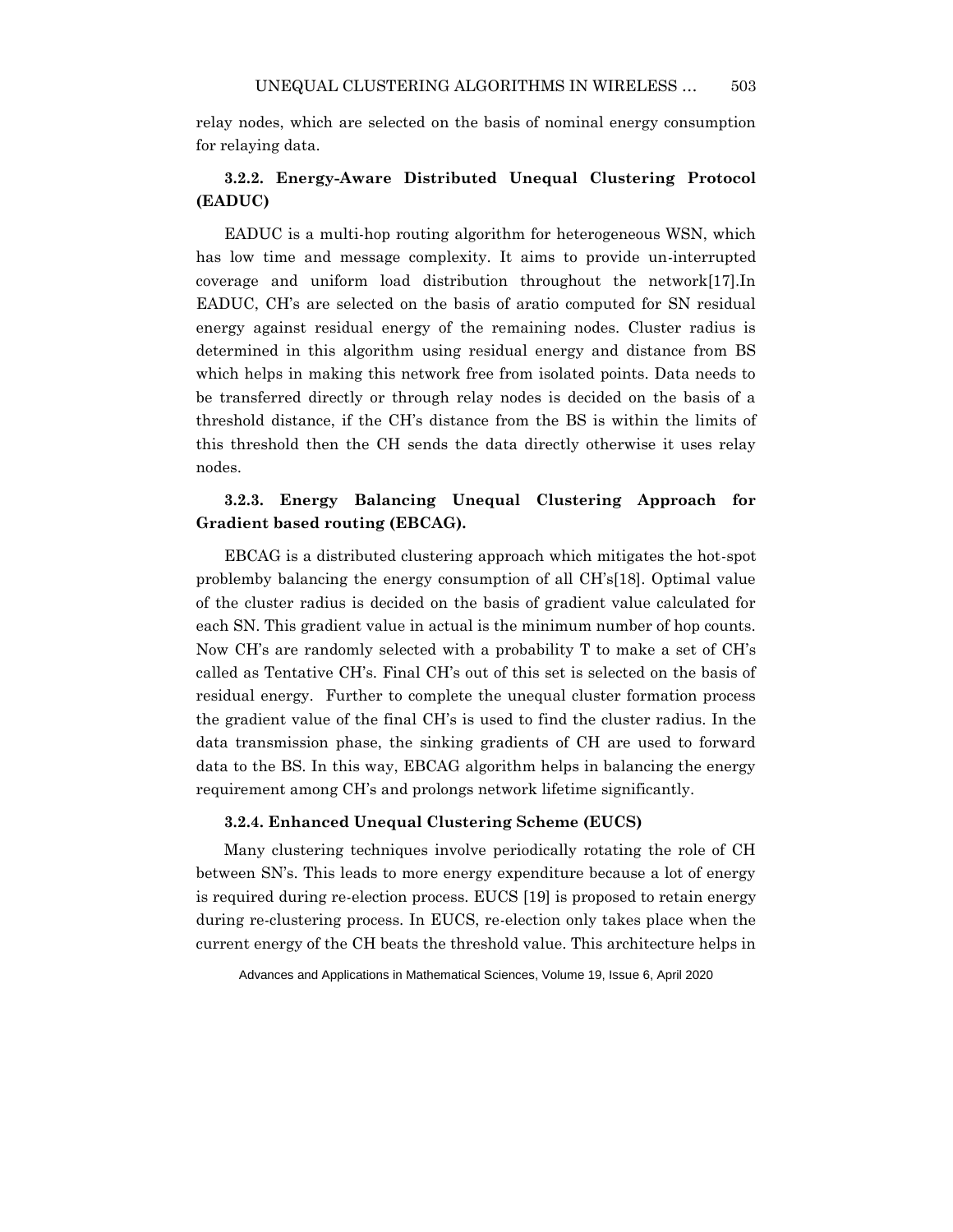eliminating the overhead of data gathering from SN's and re-election process. To decide which type of communication (single-hop/multi-hop) a CH should use to transfer data to the BS it uses a parameter called threshold distance. When the CH's distance from BS is below the threshold value it sends the data directly otherwise it uses relay nodes.

## **3.2.5. Genetic Algorithm based Energy-Efficient Adaptive Clustering Protocol (GAEEP)**

GAEEP [20] is a heuristic algorithm which uses Genetic Algorithm (GA) to reduce the energy consumption of the WSN network. With the help of GA, it computes the optimal number of CH's required in the network and their position. There are many rounds in this algorithm and each round has two phases: setup phase and steady phase. BS of the WSN network runs the GA to compute the optimal number of CH's and their position. Inter-cluster routing from CH to BS takes place in the steady phase. To avoid collision with the intra-cluster traffic, each CH uses a TDMA schedule so as to designate slots to its cluster members. To reduce inter-cluster collision and reduce energy consumption, CH's uses CDMA. Because of heuristic nature GAEEP is more energy-efficient and reliable when compared with other unequal.

## **3.2.6. Coverage aware and Unequal Clustering Algorithm (CUCA)**

CUCA is a single hop and first coverage based unequal clustering algorithm [21]. SN's whose sensing range is completely covered by the sensing range of its immediate neighbors are given high priority to be selected as CH. To form the clusters, CH calculates the cluster radius on the basis of its distance from the BS. A normal node's is always moved to sleep mode in this algorithm if its sensing range is also covered by the sensing range of its neighbors, this helps in preserving energy and helps to avoid redundant CH's in the WSN network. If overlapped nodes are not present in the network thenCH's are selected firstly on the basis of partially overlapped area and secondly on the basis of residual energy. With the help of such architecture CUCA eliminates hot-spot problem and prolongs the network lifetime by moving the completely covered non-CH node into sleep mode.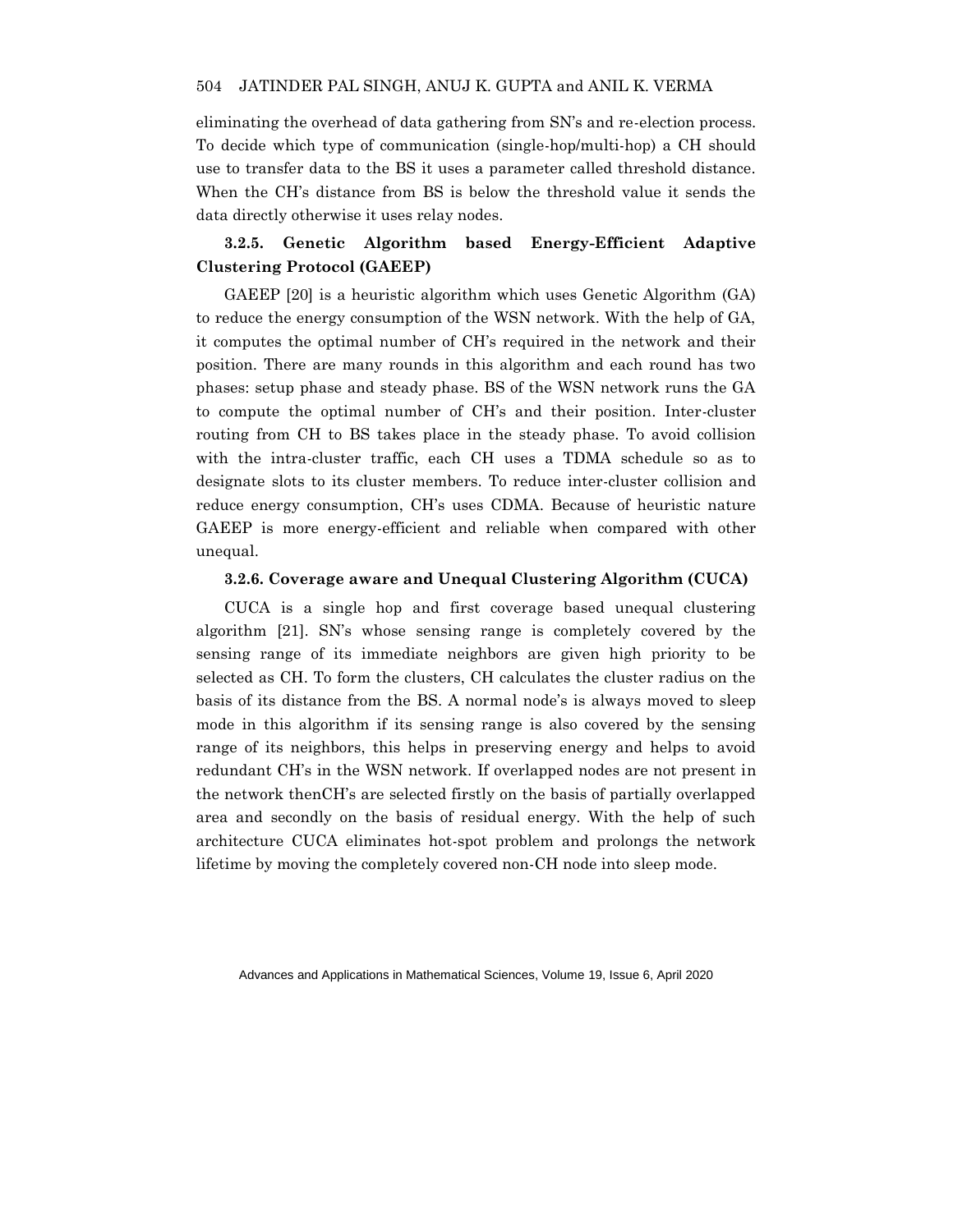## **4. Comparison and Discussion**

A comparison of unequal clustering based probabilistic and deterministic algorithms is presented in Table1. Algorithms are compared on the basis of different parameters like: CH Selection method, multi-hop routing, load balancing, energy consumption, data delivery rate, scalability and overhead. Deterministic approaches are non-probability based algorithms and it uses some metrics for CH selection like residual energy or distance from BS. Deterministic techniques are more reliable and controllable than probabilistic methods, but because of complexity and slower convergence they are not suitable for large scale WSN.

| Algorithm<br>Name | Algorithm<br>Type           | CH Selection  | Multi-hop<br>Routing | Load<br>Balancing | Energy<br>Consumption | Data Delivery Scalability<br>Rate |        | Overhead |
|-------------------|-----------------------------|---------------|----------------------|-------------------|-----------------------|-----------------------------------|--------|----------|
|                   |                             |               |                      |                   |                       |                                   |        |          |
| <b>EEUC</b>       | Probabilistic<br>Algorithms | Hybrid        | Yes                  | Yes               | average               | Medium                            | low    | low      |
| <b>UCR</b>        |                             | Hybrid        | Yes                  | Yes               | average               | High                              | medium | medium   |
| <b>EDUC</b>       |                             | Random        | Yes                  | Yes               | low                   | Medium                            | medium | meium    |
| <b>LUCA</b>       |                             | Random        | Yes                  | Yes               | average               | High                              | low    | high     |
| <b>UHEED</b>      |                             | Hybrid        | Yes                  | Yes               | average               | Medium                            | medium | low      |
| COCA              |                             | Hybrid        | Yes                  | Yes               | low                   | High                              | high   | medium   |
| MRPUC             | Deterministic<br>Algorithms | Deterministic | Yes                  | Yes               | average               | Medium                            | low    | medium   |
| <b>EADUC</b>      |                             | Deterministic | Yes                  | Yes               | low                   | Low                               | medium | high     |
| EBCAG             |                             | Deterministic | Yes                  | Yes               | average               | Medium                            | medium | high     |
| <b>EUCS</b>       |                             | Deterministic | Yes                  | Yes               | average               | Medium                            | low    | medium   |
| <b>GAEEP</b>      |                             | Heuristic     | Yes                  | Yes               | $_{\text{low}}$       | High                              | high   | medium   |
| <b>CUCA</b>       |                             | Deterministic | Yes                  | Yes               | low                   | Medium                            | high   | high     |

Table 1: Comparison of Unequal Clustering algorithms

## **5. Conclusion**

To make WSN network energy efficient clustering is the best alternative but it disrupts the network options due to the presence hot-spot problem. Unequal clustering is the best alternative to mitigate this problem and to increase the network lifetime. In this paper, an elaborative survey on unequal clustering algorithms is presented. We classified the unequal clustering algorithms into two types: Probabilistic algorithms and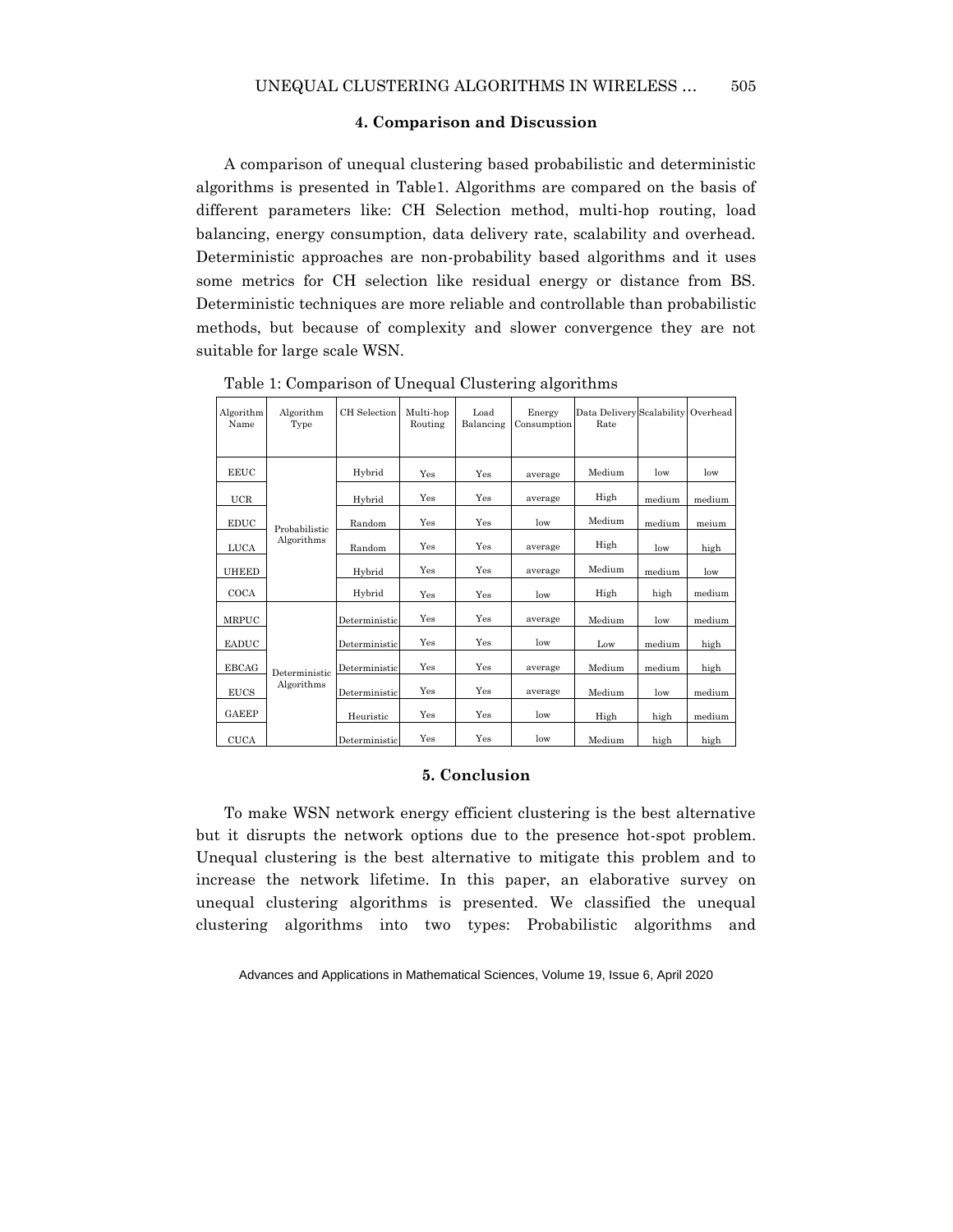deterministic algorithms. These algorithms are discussed along with their objectives, merits and demerits. From the survey, it is clear that probabilistic algorithms are best suitable to large scale WSN's but for critical and real time application deterministic algorithms with the combination of heuristic techniques to select CH's can be used. A comparison between the probabilistic algorithms and deterministic algorithms is also presented on the basis different parameters.

### **References**

- [1] G. Anastasi, M. Conti, M. Di Francesco and A. Passarella, Energy conservation in wireless sensor networks: A survey Ad hoc Networks 7(3) (2009), 537-568.
- [2] I. F. Akyildiz and W. Su, Y. Sankarasubramaniam and E. Cayirci, Wireless sensor networks: a survey Computer Networks 38(4) (2002), 393-422.
- [3] W. R. Heinzelman, A. Chandrakasan and H. Balakrishnan, Energy-efficient communication protocol for wireless microsensor networks, In Proceedings of the 33rd annual Hawaii international conference on system sciences (pp. 10-pp). IEEE. 2000,
- [4] S. Soro and W. B. Heinzelman, Prolonging the lifetime of wireless sensor networks via unequal clustering, In 19th IEEE international parallel and distributed processing symposium (pp. 8-pp) 2005. IEEE.
- [5] G. V. Selvi and R. Manoharan, A survey of energy efficient unequal clustering algorithms for wireless sensor networks, International Journal of Computer Applications 79(1) 2013.
- [6] D. Wohwe Sambo, B. O. Yenke, A. Förster and P. Dayang, Optimized clustering algorithms for large wireless sensor networks: A review Sensors 19(2) (2019), 322.
- [7] M. Younis, M. Youssef and K. Arisha, Energy-aware management for cluster-based sensor networks, Computer networks 43(5) (2003), 649-668.
- [8] Y. T. Hou, Y. Shi, H. D. Sherali and S. F. Midkiff, On energy provisioning and relay node placement for wireless sensor networks, IEEE Transactions on Wireless Communications 4(5) (2005), 2579-2590.
- [9] N. A. Pantazis, Survey on power control issues in wireless sensor networks, IEEE Communications Surveys & Tutorials 9(4) (2007), 86-107.
- [10] C. Li, M. Ye, G. Chen and J. Wu, An energy-efficient unequal clustering mechanism for wireless sensor networks, In IEEE International Conference on Mobile Adhoc and Sensor Systems Conference, 2005. (pp. 8-pp). IEEE.
- [11] G. Chen, C. Li, M. Ye and J. Wu, An unequal cluster-based routing protocol in wireless sensor networks, Wireless Networks 15(2) (2009), 193-207.
- [12] J. Yu, Y. Qi and G. Wang, An energy-driven unequal clustering protocol for heterogeneous wireless sensor networks, Journal of Control Theory and Applications 9(1) (2011), 133-139.